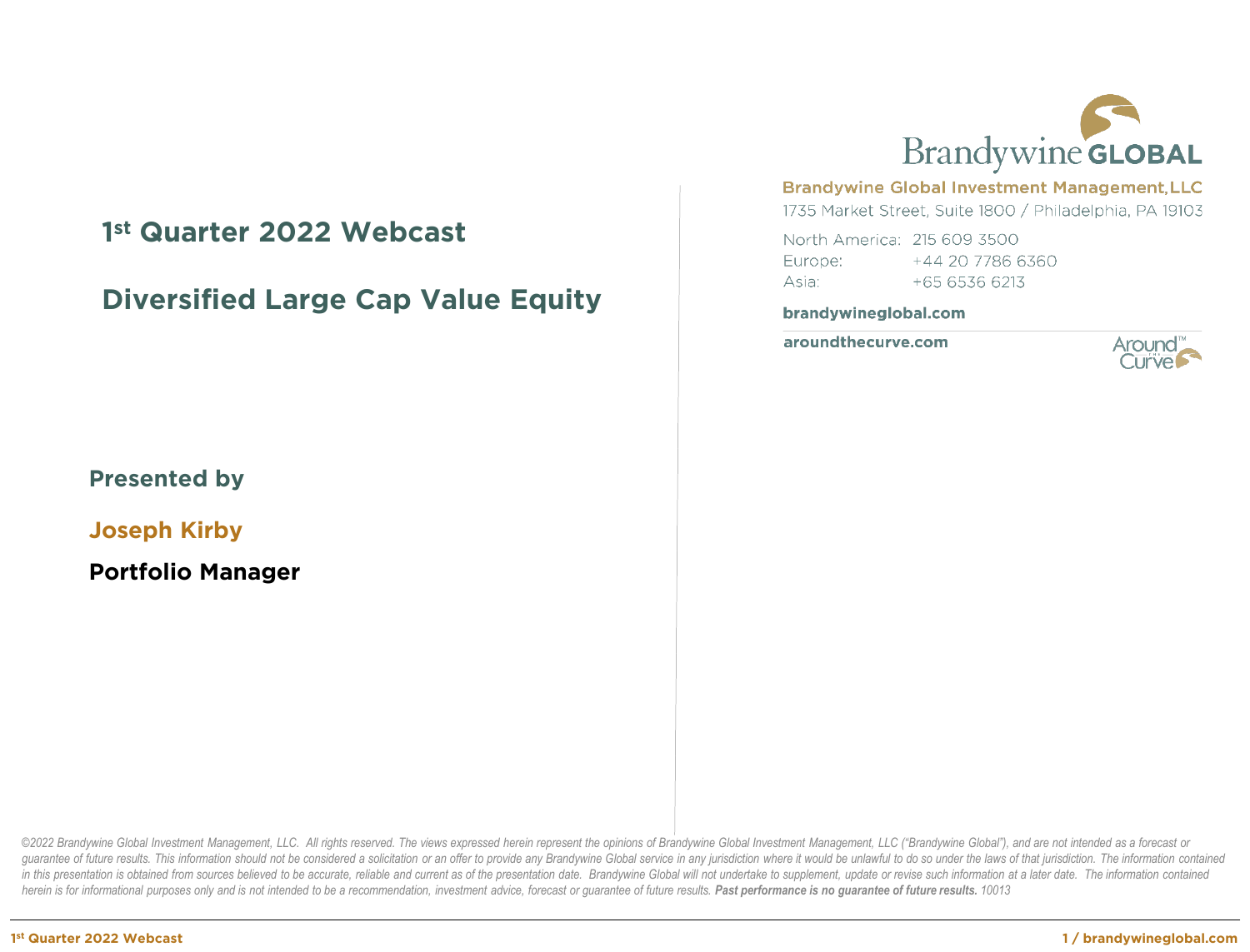



\*Supplemental information to the attached Diversified Large Cap Value Equity GIPS - compliant composite and Diversified Large Cap Value Select Equity GIPS - compliant composite. This information is being provided for discussion purposes only. It is not to be used as the basis for any investment decision. The views expressed herein represent the opinions of Brandywine Global Investment Management, as a forecast or guarantee of future results. Data is obtained from Brandywine Global and Axioma Portfolio which is believed to be reliable and accurate. Russell Index returns are obtained from FTSE Russell (@2022). The Ru measures the performance of the large-cap value segment of the U.S. equity universe. This data is provided for informational purposes only. Past performance is no guarantee of future results.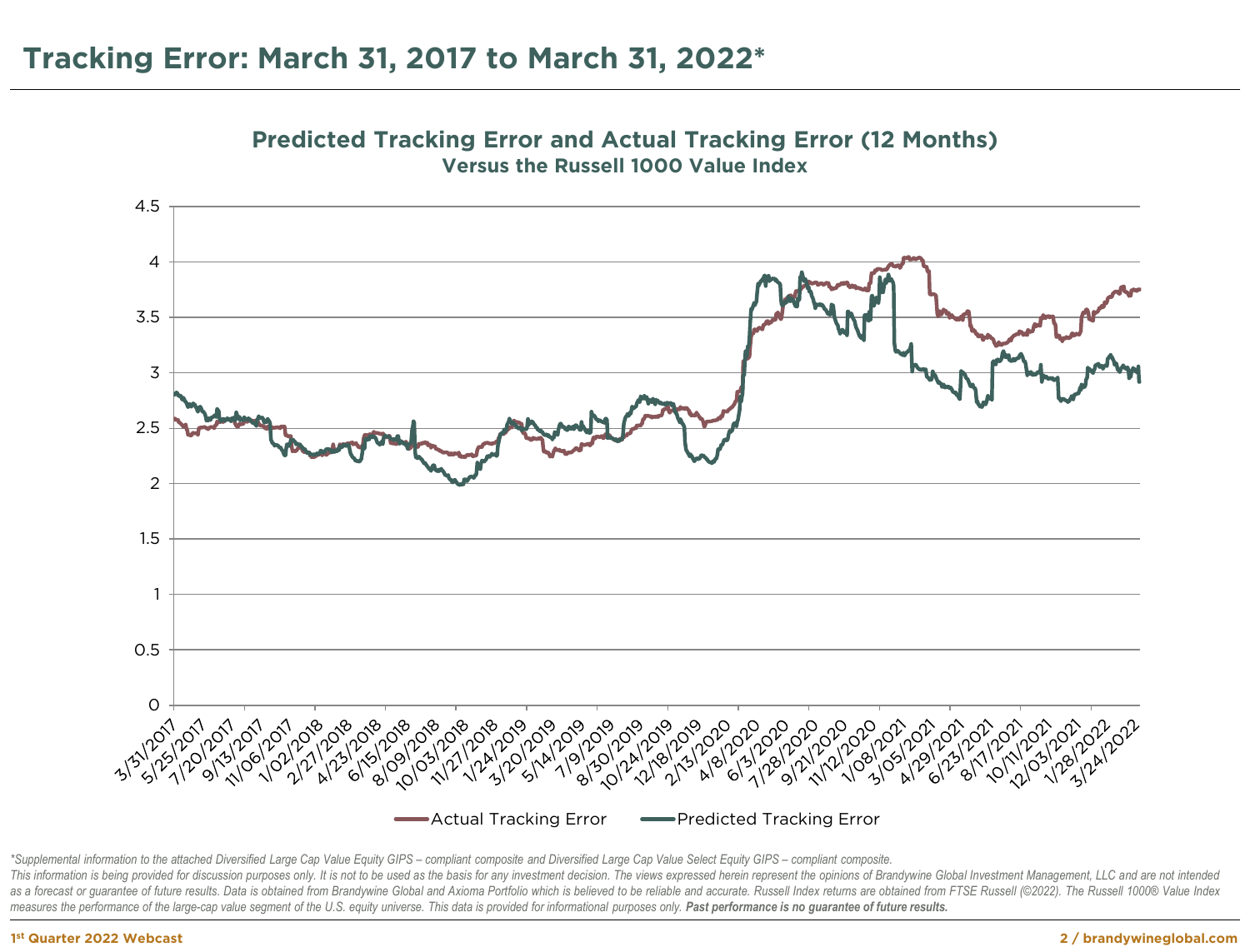- **• Broad equity markets fell sharply in the volatile first quarter**
	- **• The Russian invasion of Ukraine added to already elevated inflation risks.**
	- **• An increasingly hawkish Fed is also clouding the outlook for a strong post-pandemic recovery.**
- **• Economic data remains favorable for sustained economic growth but at a slower pace than the 6.9% GDP in the 4th quarter**
	- **The unemployment rate fell to 3.6% with robust job gains and rising wages enticing prime age workers back into the workforce.**
	- **Optimism about the labor market offset effects from surging inflation and an escalating war as consumer confidence edged higher. Retail sales grew at a slower pace as higher fuel prices likely curtailed discretionary spending.**
	- **Rising mortgage rates in addition to existing headwinds of very low inventory and elevated prices led to declines in new and pending home sales.**
- **• Interest rates/Federal Reserve (Fed)**
	- **With the prospect of a prolonged war in Ukraine and inflation pressures the yield on the 10-year Treasury surged 83 bps to 2.34% matching the yield of the 2-year Treasury. The 10/2 year briefly inverted before ending flat but shorter dated yield curves remain relatively steep.**
	- **The Fed lifted rates** ¼ **point as expected in March and 2022 is expected to be the steepest yearly tightening campaign since 1994 as the Fed attempts to reign in inflation without leading to a recession.**
- **Energy continued to be a driver of the highest levels of inflation in 40 years** 
	- **The war led to a 33% surge in crude oil which ended the quarter just above \$100/bbl.**
- **Global concerns**
	- **The fallout from the conflict is likely to cause a significant slowdown in Europe and a further escalation is a major concern for a global recovery.**
	- **The even more transmissible subvariant of omicron is making it more difficult for China to maintain its zero-COVID policy leading to large regional shutdowns impacting manufacturing.**

The views expressed herein represent the opinions of Brandywine Global and are not intended as a forecast or guarantee of future results. Past performance is no guarantee of future results.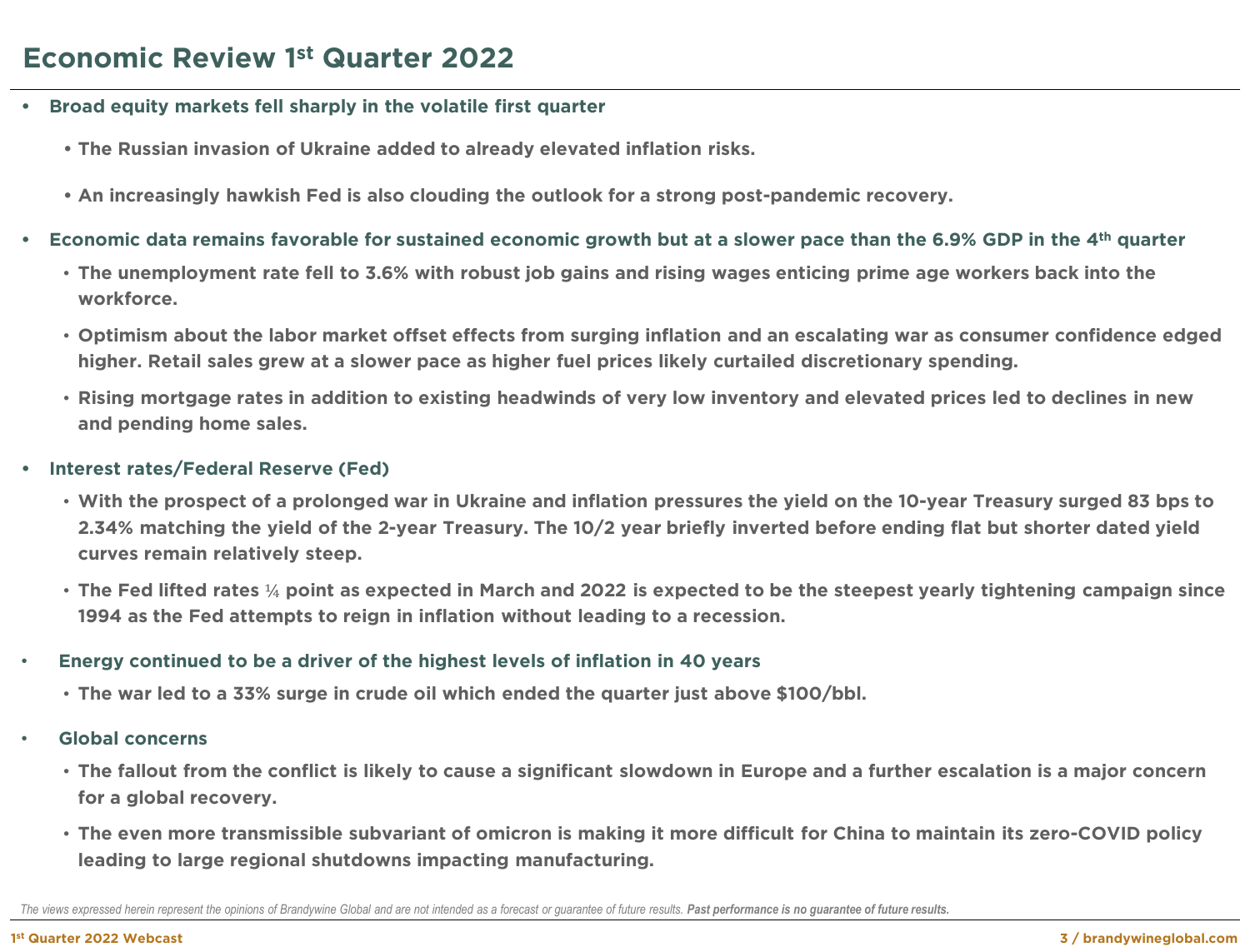# **Market Performance 1st Quarter 2022**

- **• The S&P 500 had the worse quarter since the country shut down 2 years ago, losing 4.6% to start the year.**
- **• Value was more defensive and outperformed growth by a wide margin across the capitalization ranges.**
- **• Consistent with most risk off environments, the lower the market capitalization the worse the returns were in both standard as well as the stylized benchmarks.**

| <b>Index Total Returns</b> | <b>1Q 2022</b> |
|----------------------------|----------------|
| <b>Russell 1000 Value</b>  | $-0.7%$        |
| Russell 1000               | $-5.1%$        |
| Russell 1000 Growth        | $-9.0%$        |
|                            |                |
| <b>Russell 2000 Value</b>  | $-2.4%$        |
| Russell 2000               | $-7.5%$        |
| <b>Russell 2000 Growth</b> | $-12.6%$       |

#### **• Sector / Factor Performance**

- **The Energy sector skewed performance of the large cap value benchmark up nearly forty percent.**
- **Basic Materials is the other cyclical sector that outperformed by a wide margin driven by the defensiveness of gold and the shortage of other precious metals such as steel and aluminum.**
- **Utilities, Consumer staples and health care providers behaved defensively during the downturn.**
- **In a reversal of last quarter, quality was not effective as lower quality non-earners posted gains while stocks with higher ROE ratios had sharp losses in contrast to other risk-off periods. This is skewed in part by the performance of energy stocks.**
- **Lower valuation fared much better than higher valuation while sales and earnings growth lagged in both the broader market as well as within value.**

The views expressed herein represent the opinions of Brandywine Global and are not intended as a forecast or guarantee of future results. Source: Bloomberg (© 2022, Bloomberg Finance LP) and FTSE Russell (©2022 FTSE Russel to be reliable and accurate. Both provide index return information. This data is provided for informational purposes only. The Russell 1000@ Value, Russell 1000 and Russell 1000@ Growth indices are constructed to provide a unbiased barometer of the large-cap and large cap value segments of the equity market. The Russell 2000 & Value, Russell 2000 &, and Russell 2000 & Growth indices are constructed to provide a comprehensive and unbiased bar cap and small-cap value segments of the equity market, respectively. The S&P 500 Index includes a representative sample of 500 leading companies in leading industries of the U.S. economy and focuses on the large-cap segmen over 80% coverage of the value of U.S. equities (S&P® is a trademark of McGraw-Hill Inc.). FTSE Russell is the owner of trademarks, service marks and copyrights related to its indexes. Indices are unmanaged and not availab *Past performance is no guarantee of future results.*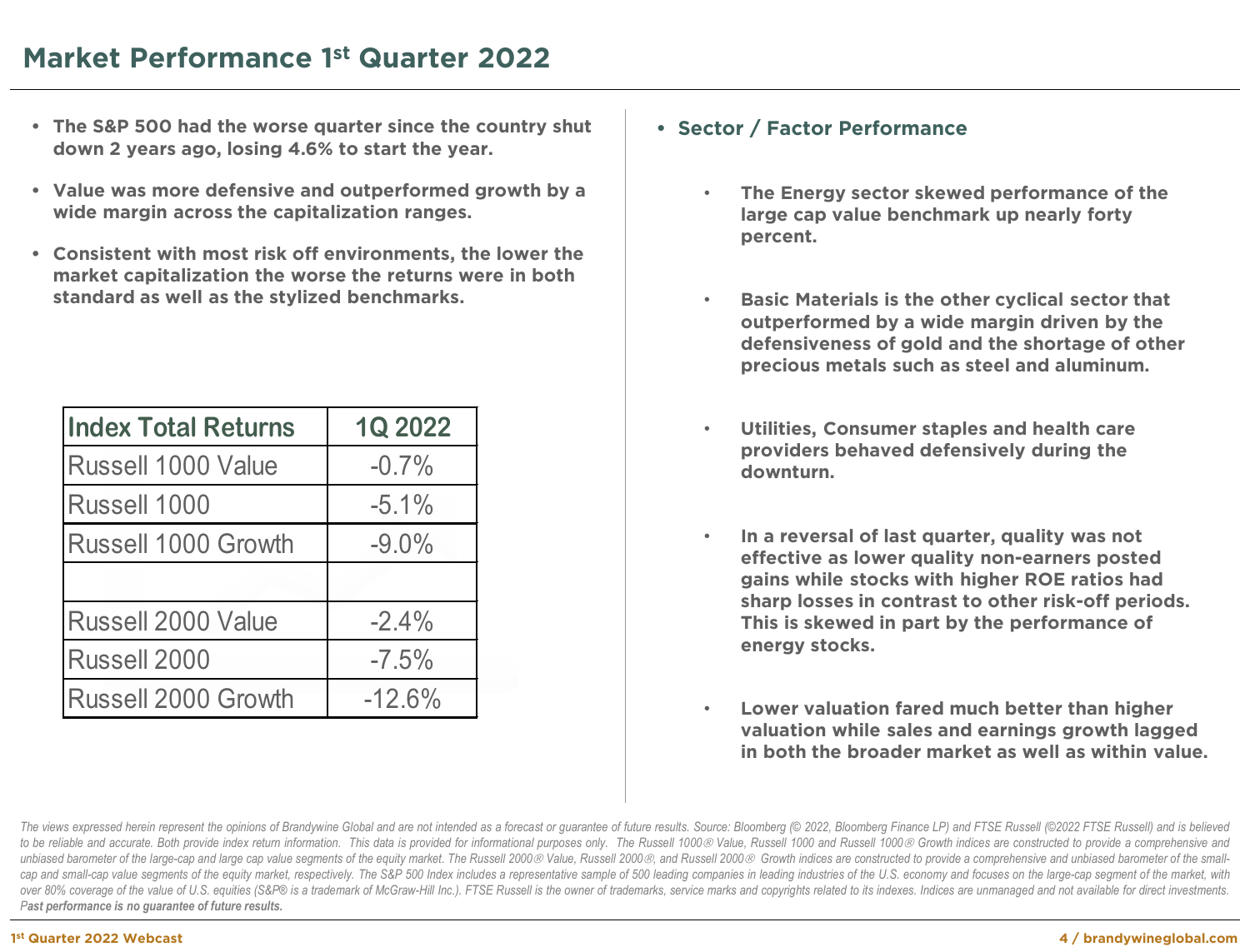#### **Health Care**

• **Strong performance from both pharmaceutical companies and health care providers again led this sector higher this quarter as it did last quarter. Being overweight the sector was a tailwind this quarter. We had been adding back to the sector specifically in some of the better performing larger pharmaceutical and biotech companies which showed up as a big contribution from stock selection as well.** 

#### **Industrials**

**• The benefit to the portfolio within the industrials sector was primarily from strong stock selection within the capital goods industries. Aerospace & defense companies helped offset very poor performance in most of the other industries which suffered from inflationary impacts. Positioning changes in the fourth quarter had a big impact to performance this quarter with selling out of weaker machinery holdings as well as having added to A&D companies. Additionally, one of our logistics holdings was a standout among transportation companies this quarter and is a position we had also just added to at the end of last year.**

#### **Consumer Staples**

**• The defensiveness in this sector helped on an absolute basis while strong stock selection in food and tobacco companies helped on a relative basis. We had been adding to this sector in the second half of last year ending the year much more in line with the benchmark which helped during the selloff.**

## **Information Technology**

**• The technology sector continued it's stretch of underperforming the benchmark. This is the 4th consecutive quarter of lackluster returns. The new underweight positioning in the strategy was a sizable benefit to relative returns this quarter as well as avoiding some of the higher valuation software companies.**

#### **Factors**

• **In a stark reversal from last quarter, higher valuation companies lagged substantially. The exception was among the non-earning and negative earning energy companies. Our process helps ensure the portfolio remains focused in more reasonably valued companies.**

The views expressed herein represent the opinions of Brandywine Global and are not intended as a forecast or quarantee of future results. The sectors and industries discussed herein should not be perceived as investment re no longer be held in an account's portfolio. It should not be assumed that investments in any of the sectors or industries listed were or will prove to be profitable, or that investment decisions in the future will prove p of any particular client account may vary based on any investment restrictions applicable to the account. The Russell 1000 @ Value Index is constructed to provide a comprehensive and unbiased barometer for the large-cap va *unmanaged and are not available for direct investment. Past performance is no guarantee of future results.*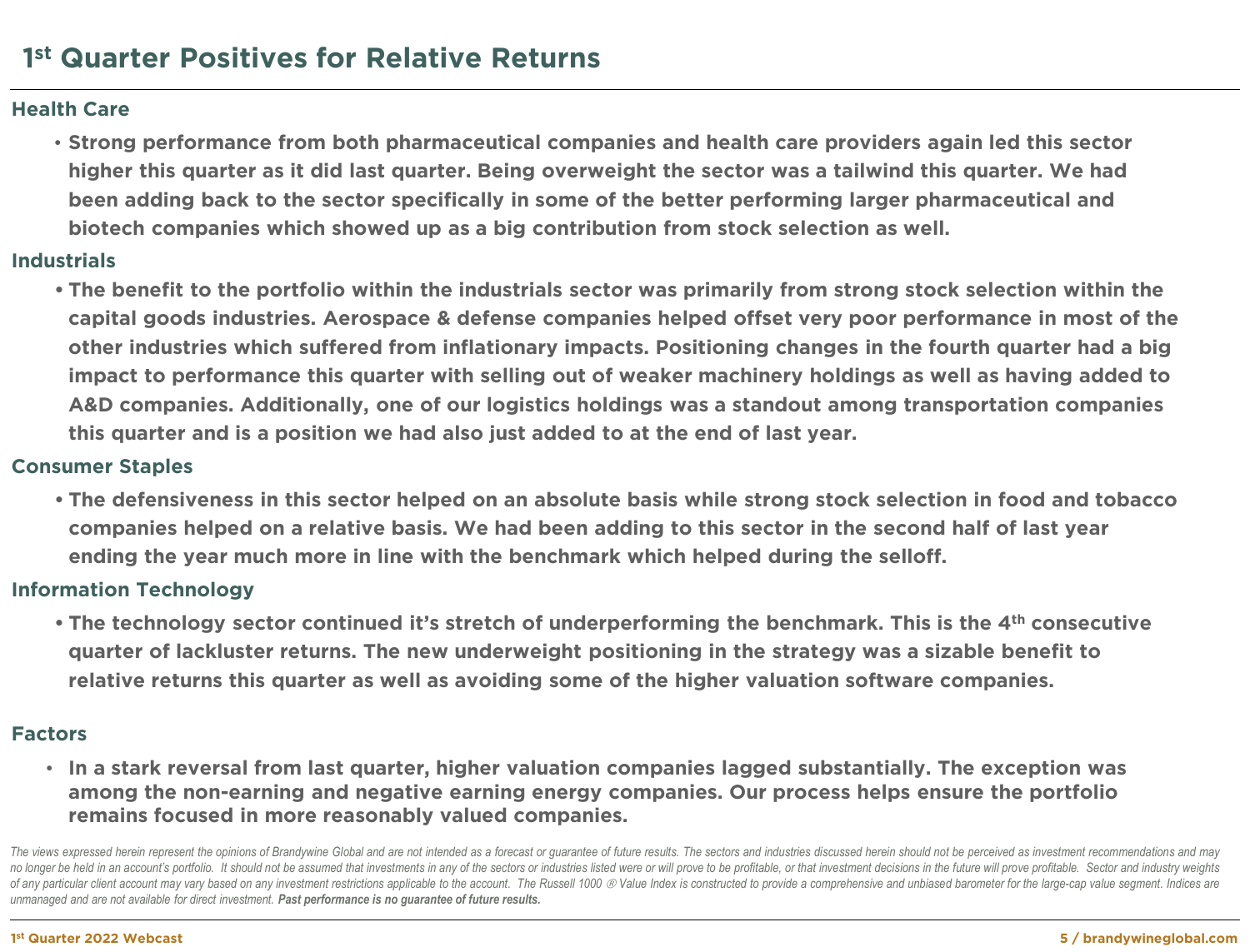## **Consumer Discretionary**

**• The largest detraction to the portfolio on both an absolute and relative basis was from maintaining nearly twice the benchmark weight in the poorest performing sector during the quarter. The prospect of sustained higher inflation impacting future profitability translated into a complete reversal from the benefit derived in the prior quarter. Consumer durables and autos were industries we are sizably overweight and exceptional weakness.**

### **Financials**

**• Inflation concerns again weighed heavily on the financial sector along with a jump in short term yields which resulted in an inverted curve. A flat or inverted yield curve hurts banking earnings. The large overweight we built up last year hurt performance this quarter as did not owning Berkshire Hathaway which had a very strong quarter along with the high yielding insurance sector. Our smaller overweight in insurance was not enough to offset the impact.**

#### **Factors**

**• Lower quality companies performed exceptionally well this quarter. The factor was heavily influenced by strong returns in energy and health care companies with lower ROE. his was a headwind for our strategy since we tend to have a bias towards and overweighting in higher quality companies from our investment process.**

The views expressed herein represent the opinions of Brandywine Global and are not intended as a forecast or guarantee of future results. The sectors and industries discussed herein should not be perceived as investment re no longer be held in an account's portfolio. It should not be assumed that investments in any of the sectors or industries listed were or will prove to be profitable, or that investment decisions in the future will prove p of any particular client account may vary based on any investment restrictions applicable to the account. The Russell 1000 @ Value Index is constructed to provide a comprehensive and unbiased barometer for the large-cap va *unmanaged and are not available for direct investment. Past performance is no guarantee of future results.*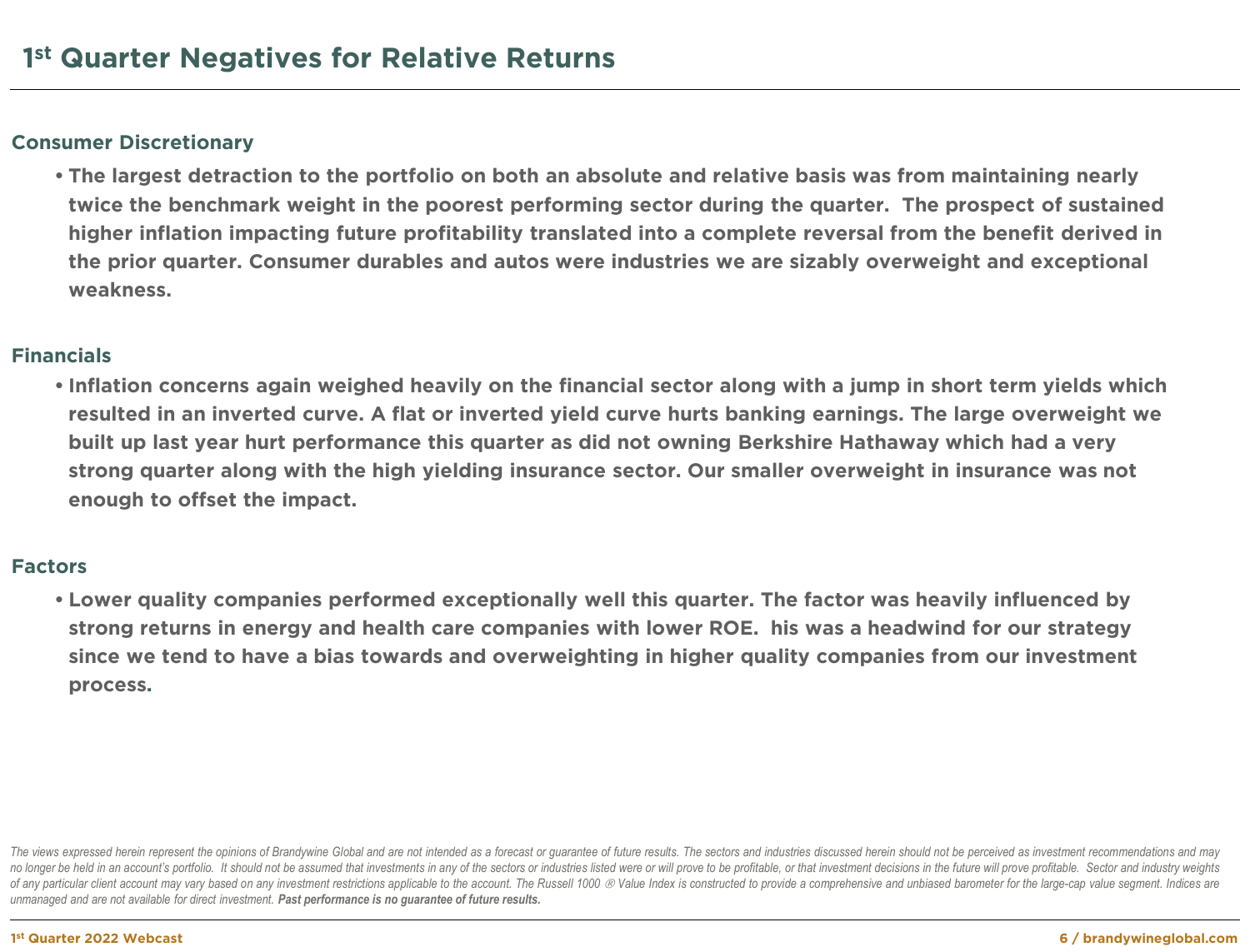#### **Diversified Large Cap Value Equity Composite Return (Net of Fees): 0.55%**



*\*Supplemental Information to the attached Diversified Large Cap Value Equity GIPS composite presentation.*

Outperformed vs. Russell 1000 Value Underperformed vs. Russell 1000 Value

The data is based upon a Representative Portfolio for the Diversified Large Cap Value Equity strategy in a separately managed institutional client account. The data represent the aggregate characteristics of all securities Portfolio. Data is obtained from Factset Research Systems, Inc. and is believed to be accurate and reliable. The actual characteristics with regard to any particular client account may vary based on any investment restrict account. Sector and industry weights of any particular client account may vary based on any investment restrictions applicable to the account. The Russell 1000® Value Index is a trademark of FTSE Russell. Russell is a tra Russell. The Russell 1000® Value Index is constructed to provide a comprehensive and unbiased barometer of the large cap value segment of the equity market. Indices are unmanaged and not available for direct investment. It assumed that investment in any of the sectors or industries listed were or will prove profitable, or that investment decisions we make in the future will be profitable. Returns are presented gross and net of management fee reinvestment of all income. Gross performance results include transaction costs but to not reflect the deduction of Brandywine Global's management fee. Gross performance returns over one year are annualized and assume the dividends, interest and capital gains. A client's return will be reduced by the advisory fees and other expenses incurred as a client. As fees are deducted quarterly, the compounding effect will be to increase the impact o related to the gross account performance. For example, an account with an annual fee of 0.70%, if the gross performance is 10%, the compounding effect of the fees will result in net performance of approximately 9.23% annua performance was calculated using the highest management fee as described in Part 2A of the firm's ADV, which is available upon request. Please refer to Part 2A of Brandywine Global's Form ADV for a description of its advis to the end of this presentation for our GIPS presentations, which include performance footnotes, fee schedules, index descriptions and disclosures. This data is provided for informational purposes only. Past performance is *results.*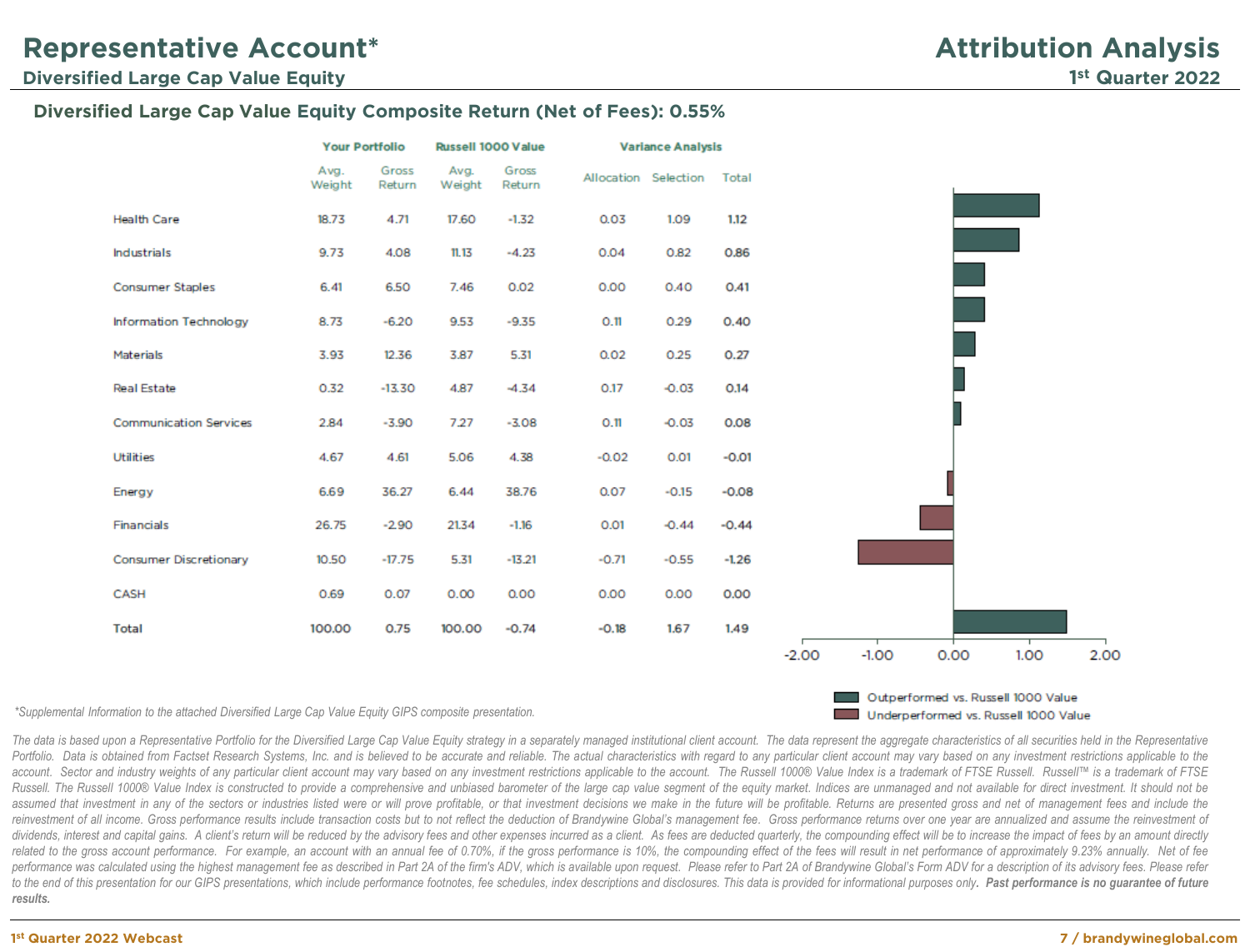**Sector** Over/Under Weight Versus Russell 1000 Value Portfollo Weight (%) **Communication Services** 2.8  $-4.4$ **Consumer Discretionary** 8.8 3.8 **Consumer Staples** 6.4  $-1.0$ Energy  $7.3$  $0.2$ **Financials** 25.0 4.2 **Health Care** 20.4 2.5 **Industrials** 87  $-2.2$ **Information Technology**  $10.0$ 0.7 **Materials** 4.6  $0.6$ **Real Estate**  $0.3$  $-4.6$ **Utilities**  $5.0$  $-0.4$ CASH  $0.5$  $O.O$  $-15$  $-10$  $-5$ 1ò 5  $15$ Ō

*\*Supplemental Information to the attached Diversified Large Cap Value Equity GIPS composite presentation.*

This data is based upon a Representative Portfolio for the Diversified Large Cap Value Equity strategy and represents the aggregate characteristics of all securities held in the Representative Portfolio. It is included for The sectors discussed herein should not be perceived as investment recommendations and may no longer be held in an account's Portfolio. Sector weights and actual characteristics of any particular client account may vary ba investment restrictions applicable to the account. It should not be assumed that investment in the sectors listed were or will prove to be profitable, or that the investment decisions we make in the future will be profitab FTSE Russell and Brandywine Global (© 2022), which is believed to be reliable and accurate. FTSE Russell provides data on index holdings. The Russell 1000® Value Index is constructed to provide a comprehensive and unbiased large cap value segment of the equity market. This data is provided for informational purposes only. The Russell 1000 ® Value Index is unmanaged and not available for direct investment. The Russell 1000 ® Value Index is a Russell. Russell™ is a trademark of FTSE Russell. Please refer to the end of this presentation for our GIPS presentations which include Performance Footnotes, Index Descriptions, Fee Schedules and Disclosures. Past perfor *guarantee of future results.*

#### **1st Quarter 2022 Webcast**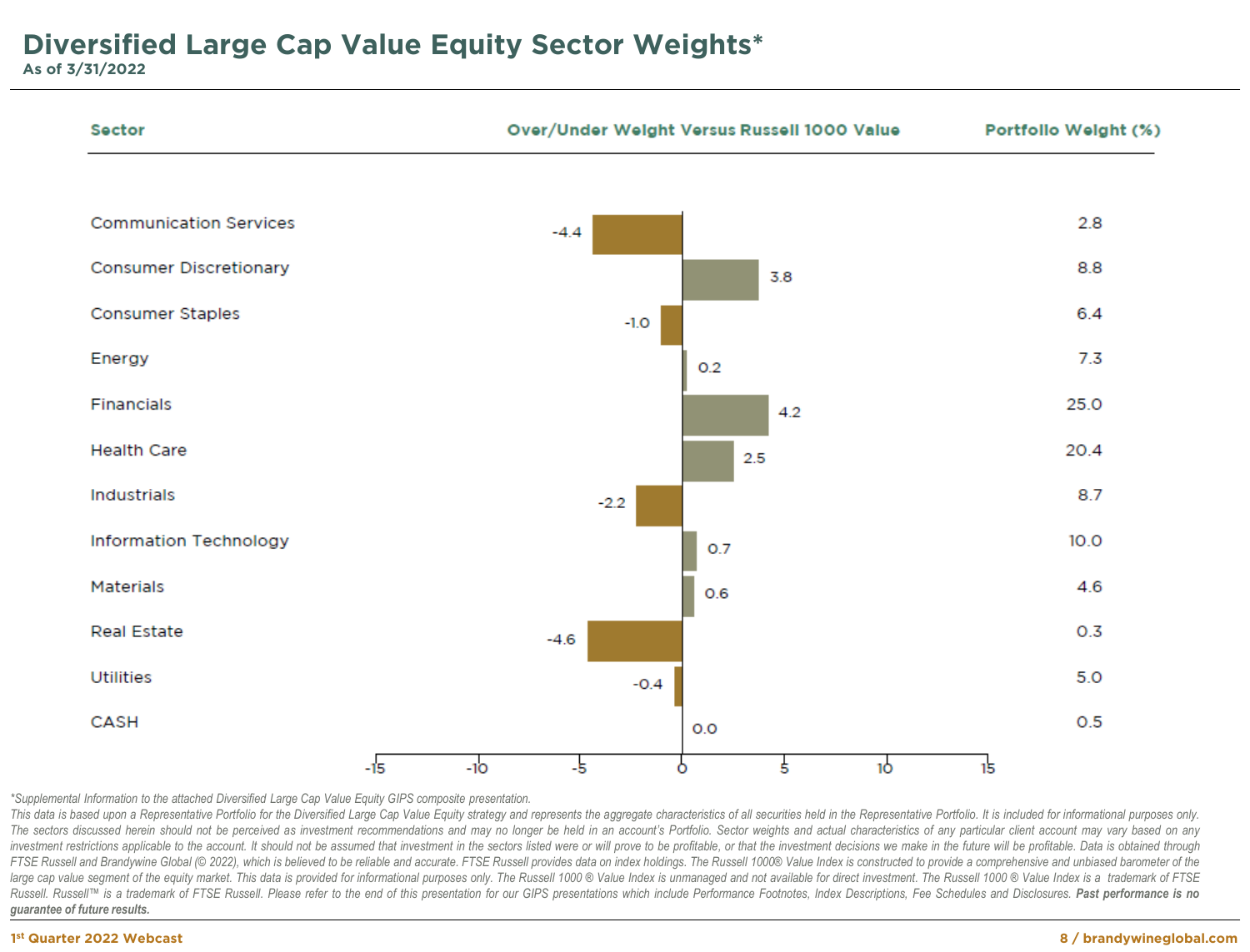**For more background on our products and to provide us with your feedback regarding this format for communication:**

- **e-mail us at client.service@brandywineglobal.com**
- **or phone us at 1-800-348-2499**

The information contained in this presentation is obtained from sources believed to be accurate, reliable and current as of the presentation date. Brandywine Global will not undertake to supplement, update or revise such i information contained herein is for informational purposes only and is not intended to be a recommendation, investment advice, forecast or guarantee of future results. Brandywine Global's investment process may prove incor impact on performance. This is not an offer or solicitation for any products or services in any jurisdiction. All indices discussed are unmanaged and not available for direct investment. Past performance is no quarantee of